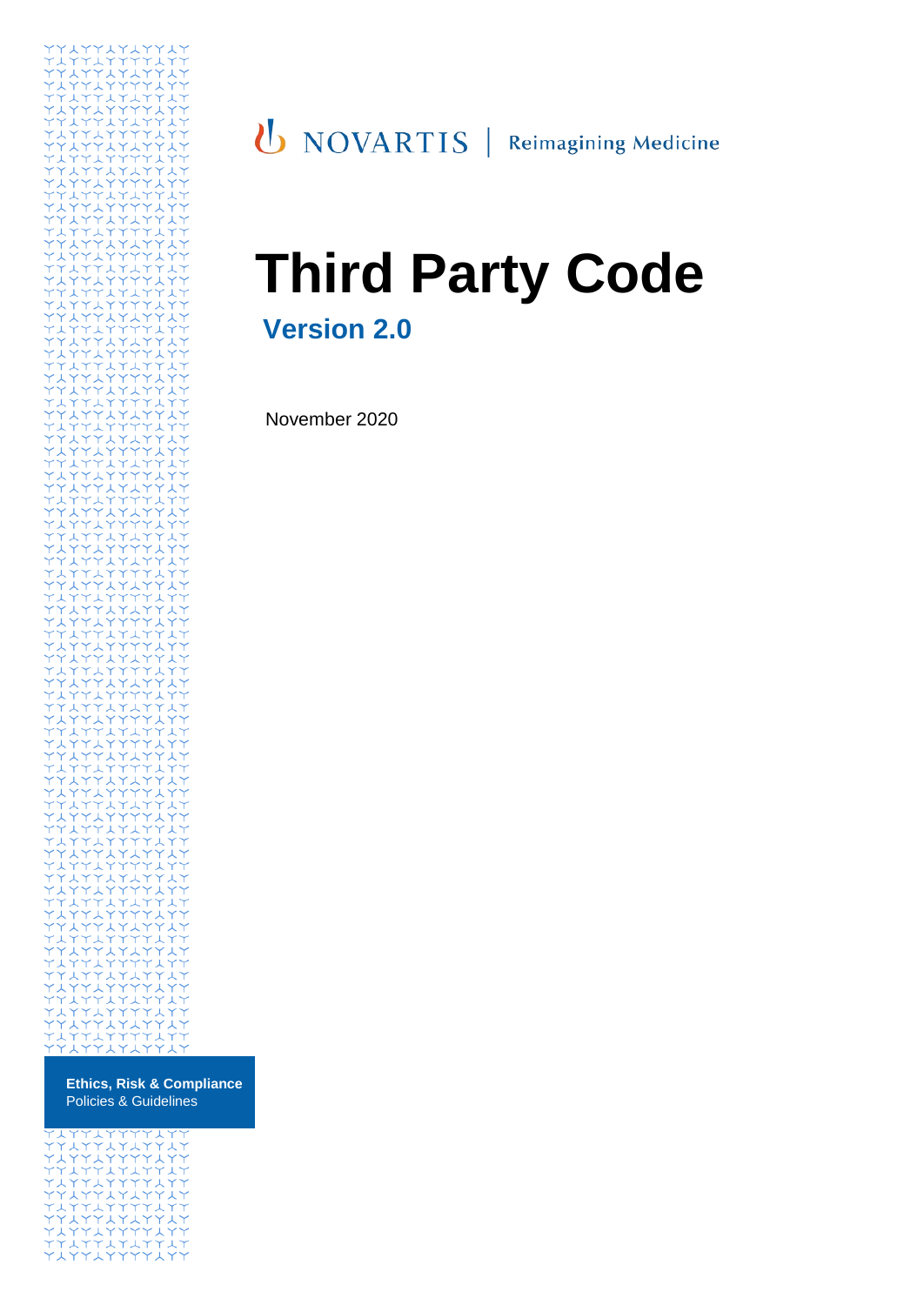## **Contents**

| 1  |                                                      |                                   |    |  |
|----|------------------------------------------------------|-----------------------------------|----|--|
| 2  |                                                      |                                   |    |  |
|    | 2.1<br>2.2<br>2.3<br>2.4<br>2.5                      |                                   |    |  |
|    | 2.6                                                  |                                   |    |  |
| 3  | 3.1                                                  |                                   |    |  |
|    | 3.2<br>3.3<br>3.4                                    |                                   |    |  |
| 4  |                                                      |                                   |    |  |
|    | 4.1<br>4.2<br>4.3<br>4.4<br>4.5                      |                                   |    |  |
| 5  |                                                      |                                   |    |  |
| 6  |                                                      |                                   |    |  |
|    | 6.1<br>6.2                                           |                                   |    |  |
| 7  |                                                      |                                   |    |  |
| 8  |                                                      |                                   |    |  |
| 9  |                                                      |                                   |    |  |
| 10 |                                                      |                                   |    |  |
| 11 |                                                      | <b>Identification of Concerns</b> | 13 |  |
| 12 |                                                      |                                   |    |  |
|    | 12.1<br>12.2<br>12.3<br>12.4<br>12.5<br>12.6<br>12.7 |                                   |    |  |
|    | 12.8                                                 |                                   |    |  |
|    | 12.9                                                 |                                   |    |  |
|    |                                                      |                                   |    |  |
|    |                                                      |                                   |    |  |
|    |                                                      |                                   |    |  |
|    |                                                      |                                   |    |  |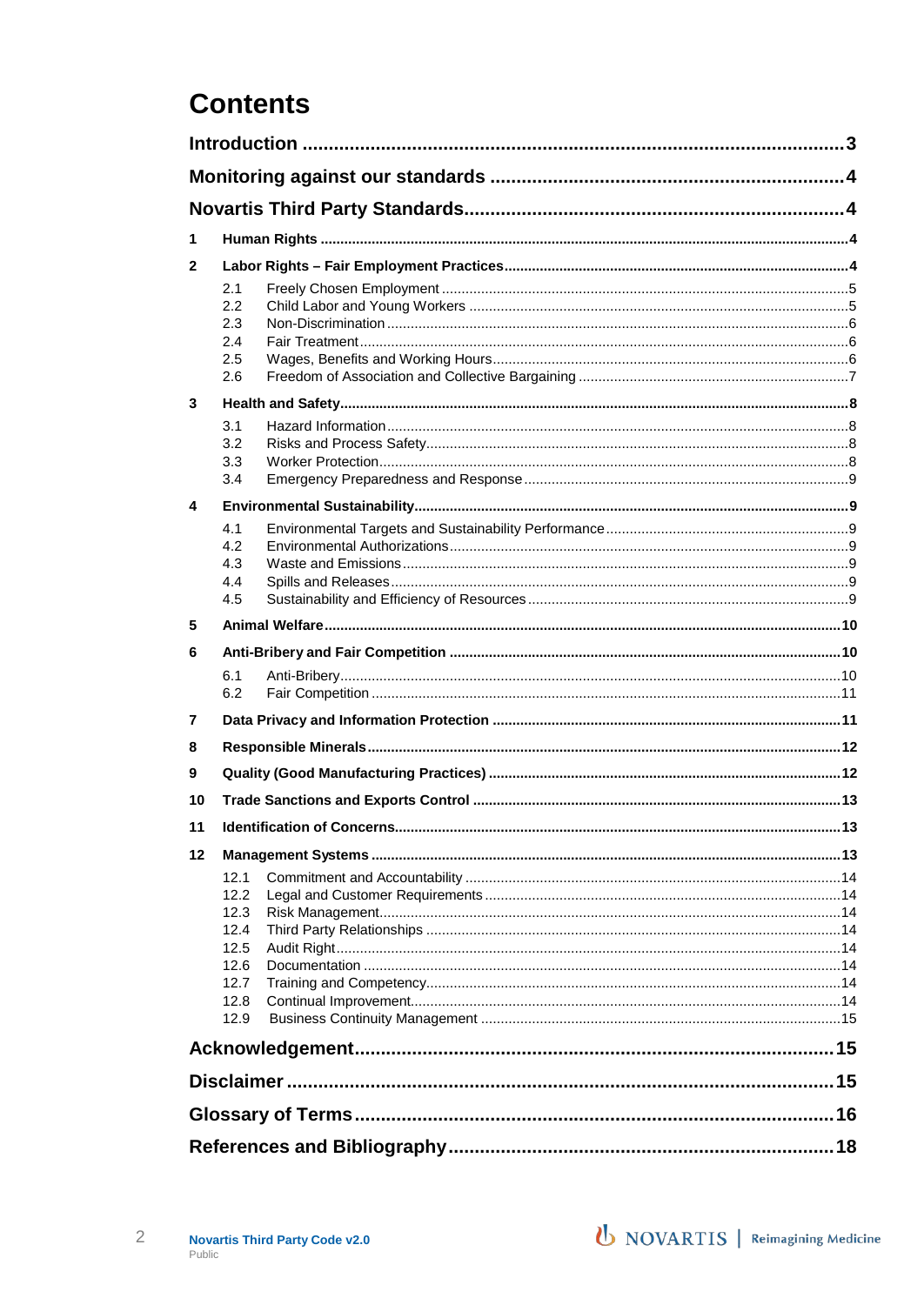## **Introduction**

While the Novartis purpose - to reimagine medicine to improve and extend people's lives - drives our values and defines our culture of inspired, curious and unbossed, our ethical principles guide us in our everyday decision-making and ensure we act with integrity and do what's right.

Novartis promotes the societal and environmental values of the United Nations Global Compact and United Nations Guiding Principles on Business and Human Rights to its Third Parties and uses its influence where possible to encourage their adoption. The Novartis Third Party Code (the "Third Party Code") is based on the United Nations Global Compact, the United Nations Guiding Principles on Business and Human Rights, and other international standards or accepted good practices. The Third Party Code is aligned with the Novartis Code of Ethics which is binding for all Novartis associates.

Novartis requires its Third Parties to comply with the standards defined in the Third Party Code. Furthermore, our Third Parties are expected to adopt standards that cover the same principles and content included in our Third Party Code with their own suppliers.

Novartis is committed to being a leader in corporate responsibility. This commitment is embodied in the Third Party Code. The Novartis Third Party Risk Management (TPRM) program has been created to extend the Novartis commitment to corporate responsibility to Third Parties. Furthermore, Novartis aims to be a leader and a catalyst for positive change in environmental sustainability. Third Parties are expected to perform beyond legal compliance and actively minimize the environmental impact of their activities and products over their lifecycle.

Novartis is a member of the Pharmaceutical Supply Chain Initiative (PSCI). The Third Party Code is consistent with the Pharmaceutical Industry Principles for Responsible Supply Chain Management for ethics, human rights, labor rights, health and safety, environment and related management systems.

Novartis believes that society and business are best served by responsible business behaviors and practices. Fundamental to this belief is that business should not only operate in compliance with applicable laws, rules and regulations, but that our behaviors address underlying societal concerns. Novartis is aware that differences in local operating environments and laws create challenges in applying our standards as defined in the Third Party Code globally. Novartis also believes that our standards are best implemented through a continual improvement approach that advances Third Party performance over time.

The Third Party Code does not replace local law or labor agreements. Novartis expects Third Parties to operate in compliance with applicable laws, rules, regulations and collective bargaining agreements, in addition to the standards contained herein. Where compliance with the Third Party Code would violate local law or collective bargaining agreements, Third Parties are expected to comply with local requirements while seeking to uphold the principle underpinning the relevant Third Party Code standard.

.................................................................................................................................................................................................................................. Robert Weltevreden. The Contract of the Contract of the Klaus Moosmayer

Head of Novartis Business Services Chief Ethics, Risk & Compliance Officer

Links referenced on this page and a glossary of terms used can be found at the end of this document.

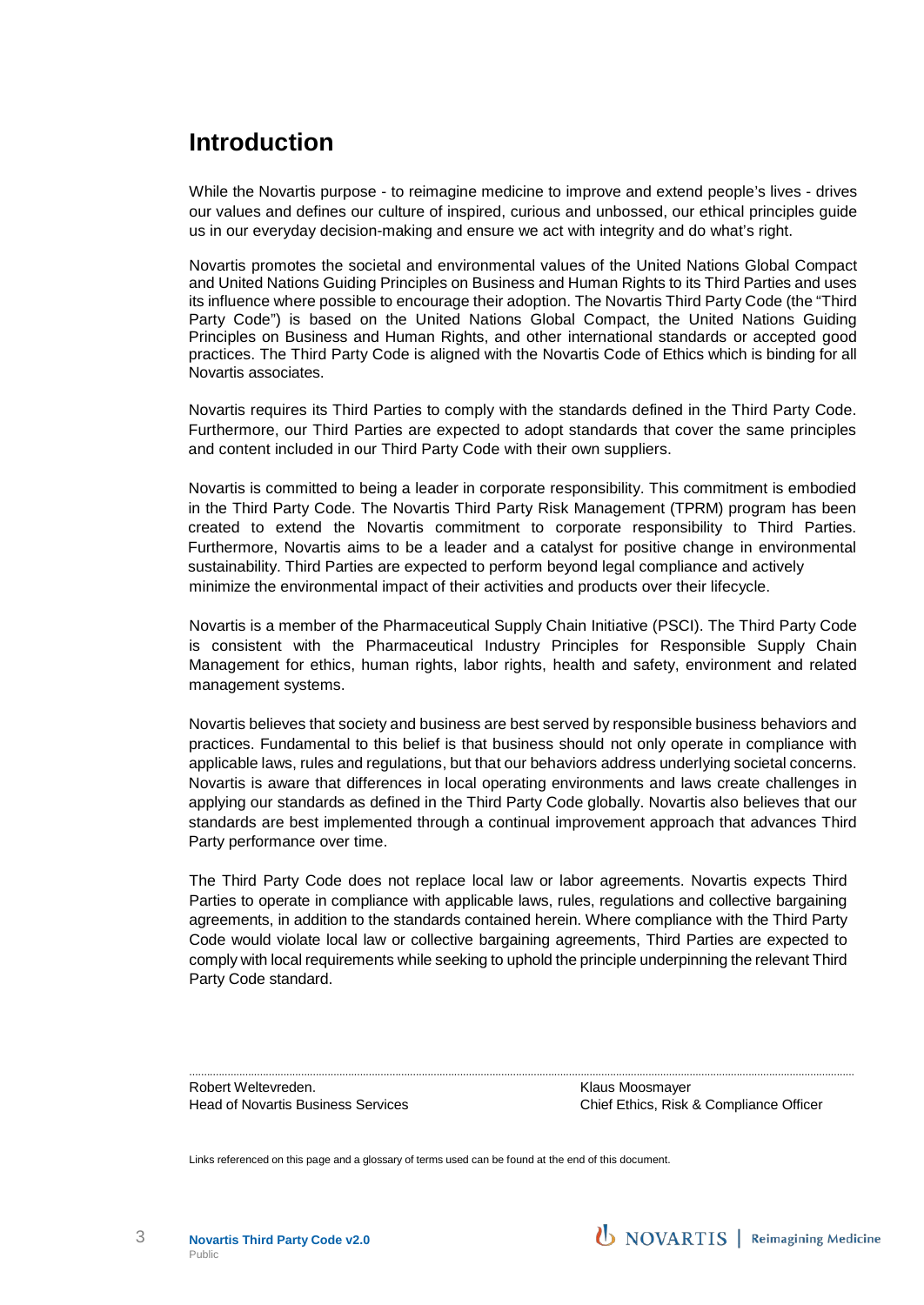## **Monitoring against our standards**

Adherence to the standards contained in this Third Party Code is one of the criteria used in the Novartis Third Party selection and evaluation process.

Novartis expects Third Parties to adhere to applicable legal standards and any higher standards contained herein. Under some circumstances, where the Third Parties have shown and continue to show a material commitment to improvement, Novartis is willing to work with them to bring about improvements through engagement and collaboration. This may include audits, development and progress monitoring of corrective action plans, referring Third Parties to external experts, and other reasonable improvement plans.

## **Novartis Third Party Standards**

## **1 Human Rights**

Novartis is committed to conducting our business in a manner that respects the rights and dignity of all people. We will strive to prevent, mitigate and remedy adverse human rights impacts throughout our workplace, business operations and in the communities in which we work. In order to fulfill this commitment, and in accordance with the United Nations Guiding Principles on Business and Human Rights (UNGPs), Novartis is required to identify, assess and address any human rights risks or impacts in its operations and supply chains. The UNGPs recommend that all companies, regardless of size, sector or operational context, conduct human rights due diligence in order to prevent or mitigate any risks to human rights that they cause, contribute to or are directly linked to their operations, products or services through their business relationships; and to participate in the remediation, in whole or in part, of human rights impacts which they cause or contribute to.

Novartis is committed to working with third parties who operate in a manner that is consistent with our values and ethical principles, including respect for human rights. In addition to the specific requirements regarding labor-related human rights set out under "Section 2. Labor Rights", third parties are expected and strongly encouraged to conduct human rights due diligence, as set out in the UNGPs, on all internationally recognized human rights, and at a minimum, those expressed in the International Bill of Human Rights (i.e. the Universal Declaration of Human Rights, International Covenant on Civil and Political Rights, and International Covenant on Economic, Social and Cultural Rights) and the principles concerning fundamental rights set out in the International Labour Organization's Declaration on Fundamental Principles and Rights at Work.

If you have questions about how to conduct human rights due diligence or whether the due diligence you are conducting meets Novartis standards, please contact: [human.rights@novartis.com](mailto:human.rights@novartis.com) for guidance and inquiries.

## **2 Labor Rights – Fair Employment Practices**

Third Parties shall be committed to uphold human rights for workers, as set out in the Universal Declaration of Human Rights, and to treat them with dignity, respect and equal opportunity. The labor elements include: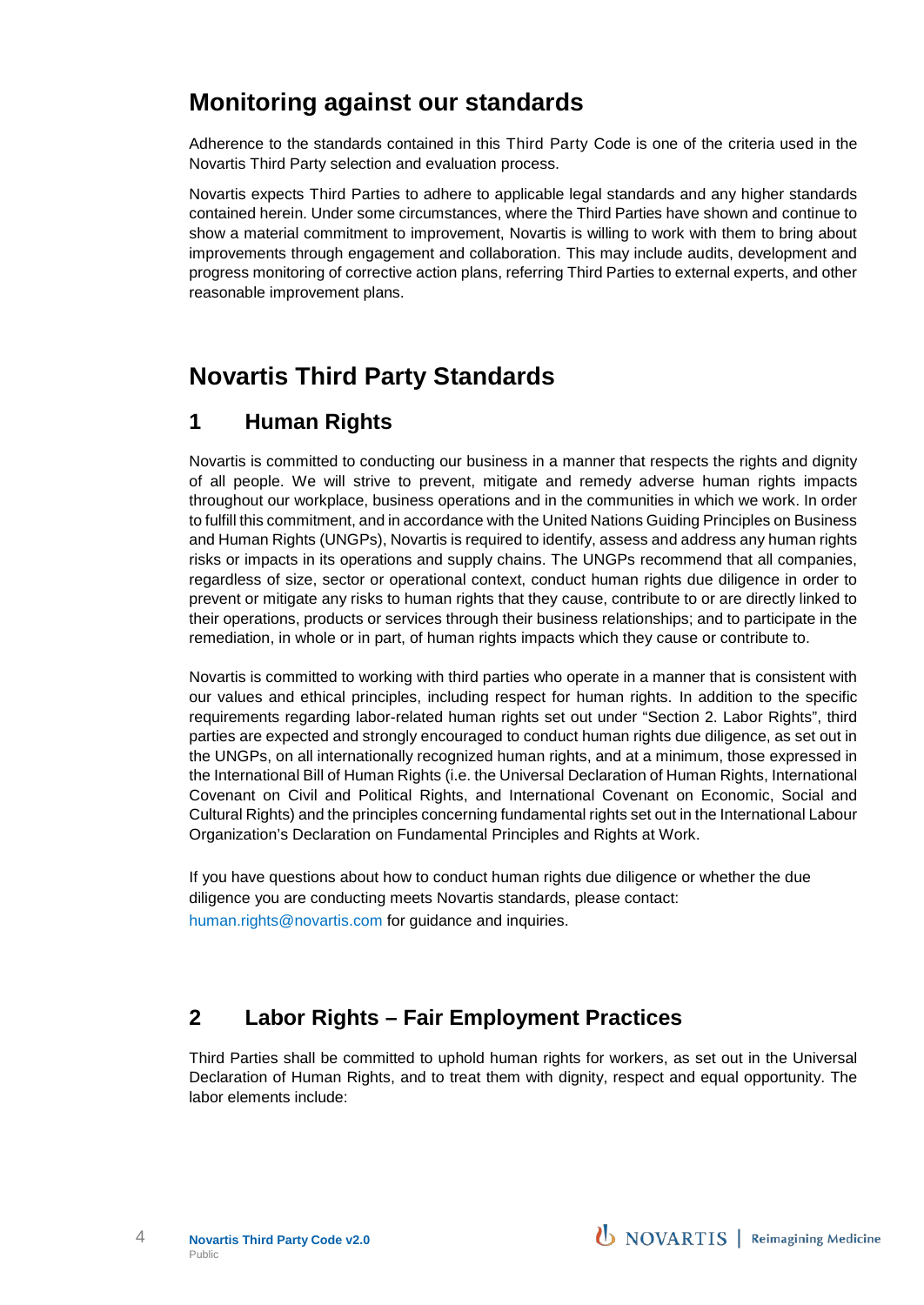#### **2.1 Freely Chosen Employment**

- STANDARD Third Parties shall not use forced labor, including bonded, indentured or involuntary prison labor, or engage in any form of forced labor or human trafficking.
- REQUIREMENTS **Forced Labor - Management Systems:** A nominated manager with responsibility for Human Resources at each site follows policies and procedures to ensure that all onsite workers have freely chosen to be there and are fully paid for the work they do.

**Prison Labor:** The use of any prison labor is voluntary and clearly communicated to Novartis, and where used, all applicable local laws or international guidance is followed.

**Notice Periods:** Workers are free to leave their jobs after reasonable notice and are paid on time and in full for the work they have done prior to leaving.

**Retention of Identity Papers/Passports:** Workers are not required to hand over original versions of their identity papers or academic certificates to secure employment, unless required to do so by local law. If this is the case, workers have access to their papers at all times.

**Freedom of Movement:** Workers are able to freely come and go from the site or onsite/offsite accommodation at all times and are not controlled by security guards (e.g. monitored during breaks, followed to the toilets, etc.).

**Recruitment Fees and Cash deposits:** Workers do not pay recruitment fees, deposits, etc. to secure a job or employer-provided accommodation, nor do they pay excessive "deposits" for tools, training or personal protective equipment necessary to carry out their jobs safely.

#### **2.2 Child Labor and Young Workers**

- STANDARD Third Parties shall not use child labor. The employment of young workers below the age of 18 shall only occur in non-hazardous work and when young workers are above a country's legal age for employment and the age established for completing compulsory education.
- REQUIREMENTS **Child Labor - Management Systems:** A nominated manager with responsibility for Human Resources ensures that there are adequate policies and procedures in place to monitor the ages of workers at each site.

**Child Labor:** Children below the local minimum working age, the age of compulsory education or the ages set out in the International Labor Organization Core Conventions (whichever is higher) are not employed subject to the exception for Light Work (see Glossary of Terms).

A child is:

- Any young person below 15 years of age (or 14 years of age in countries whose economy and educational facilities are insufficiently developed), in accordance with Article 2 of ILO Convention 138 (Minimum Age Convention, 1973).
- Any young person below the local legal minimum working age where this is higher than 15 years of age (or 14 years of age, as the case may be).
- Any young person below the age of local legal compulsory education where this is higher than 15 years of age (or 14 years of age, as the case may be).

**Remediation:** If children are found engaged in prohibited child labor, an immediate and appropriate remediation procedure is put in place, to ensure the welfare of the child, taking into account the best interests of the child. If children are found working, Third Parties shall:

• Remove the child from the workplace immediately, unless this is not in the best interest of the child

**U** NOVARTIS | Reimagining Medicine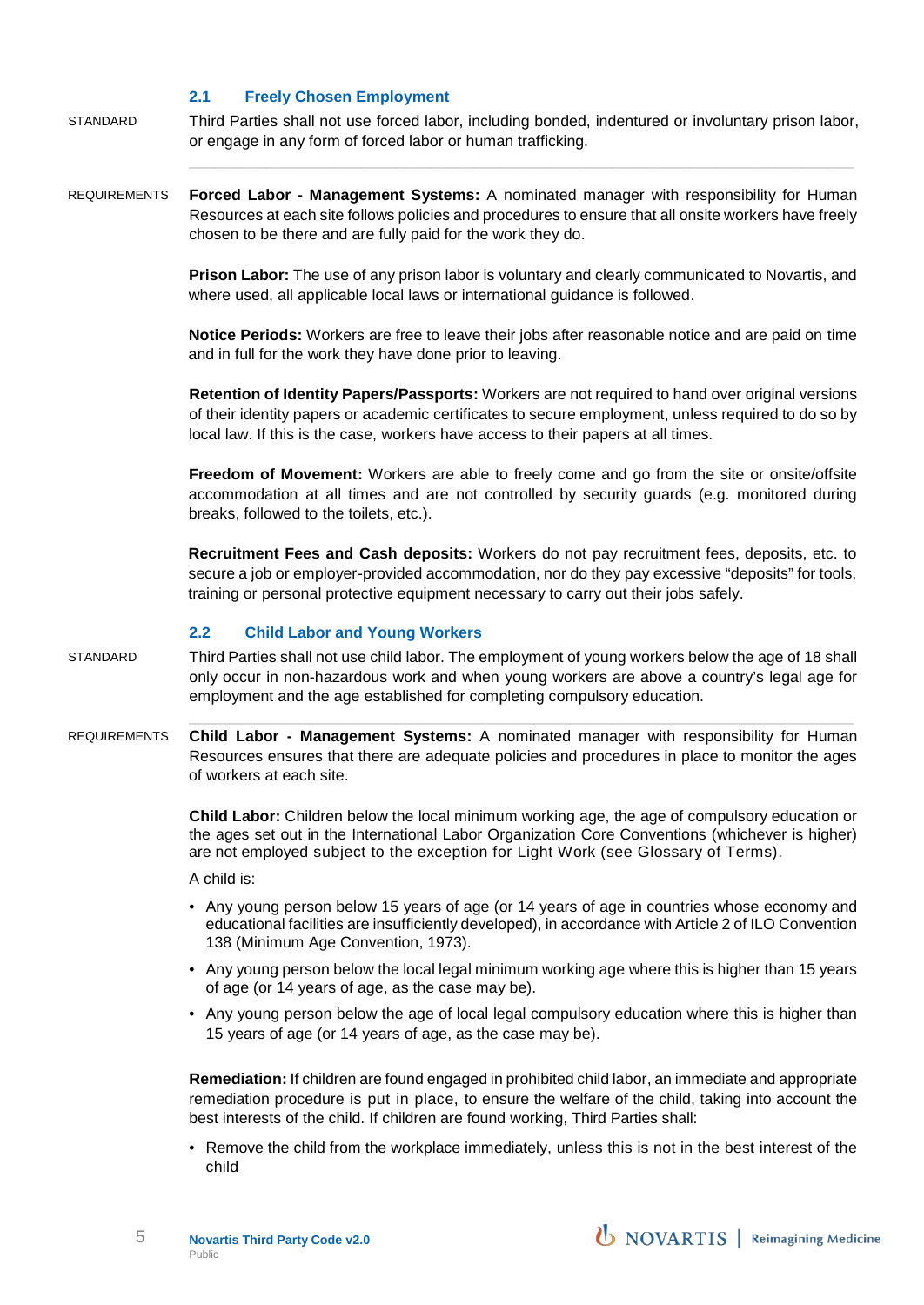• Put in place a suitable plan to support the child, which may involve covering the cost of formal or vocational training, accommodation or other costs as necessary.

**Young Workers:** Young people under the age of 18, legally able to work, do not carry out any hazardous work (chemical handling, strenuous physical labor, etc.) or night shifts, and all applicable local laws are followed, including access to education, training, health checks and number of hours allowed to work, etc.

#### **2.3 Non-Discrimination**

- STANDARD Third Parties shall provide a workplace free of discrimination. Discrimination for reasons such as race, national or ethnic minority status, ethnicity, color, age, sex, sexual orientation, gender, gender identity or expression, social origin, disability, religion, political affiliation, union membership, pregnancy, marital status or any other protected category as defined by local laws is not tolerated.
- REQUIREMENTS **Non-Discrimination - Management Systems:** A nominated manager with responsibility for Human Resources ensures adequate policies and procedures are in place at each facility to prevent discrimination as well as manage effective disciplinary procedures. All workers know to whom they can report incidences of discrimination.

**Non-Discrimination:** Workers do not face discrimination at any time (from recruitment to leaving employment) for any reason such as race, national or ethnic minority status, ethnicity, color, age, sex, sexual orientation, gender, gender identity or expression, social origin, disability, religion, political affiliation, union membership, pregnancy, marital status or any other protected category as defined by local laws. Potential recruits are not pregnancy-tested unless required by local law and pregnant women are not discriminated against in accordance with local laws.

#### **2.4 Fair Treatment**

- STANDARD Third Parties shall provide a workplace free of and with no threat of harsh and inhumane treatment, including any sexual harassment, sexual abuse, corporal punishment, mental or physical coercion or verbal abuse of workers.
- REQUIREMENTS **Fair Treatment - Management Systems:** A nominated manager with responsibility for Human Resources ensures adequate policies and procedures are in place so that all workers receive fair treatment. Workers understand disciplinary and grievance procedures, and fines imposed on workers as part of a disciplinary action are legal and fair.

Supervisors, managers or co-workers found abusing workers are disciplined accordingly.

**Harassment or Abuse:** Workers neither face nor are threatened with bullying, sexual harassment, sexual abuse, corporal punishment, mental or physical coercion or verbal abuse.

**Role of Security Personnel:** Workers are not subject to unreasonable body searches. Physical security searches are only carried out by authorized bodies, according to local legal standards, and by same-sex security guards.

**Fair Treatment - Bribery:** Workers do not have to pay other workers to avoid victimization or preferential treatment.

#### **2.5 Wages, Benefits and Working Hours**

STANDARD Third Parties shall pay workers according to applicable wage laws, including minimum wages, overtime hours and mandated benefits.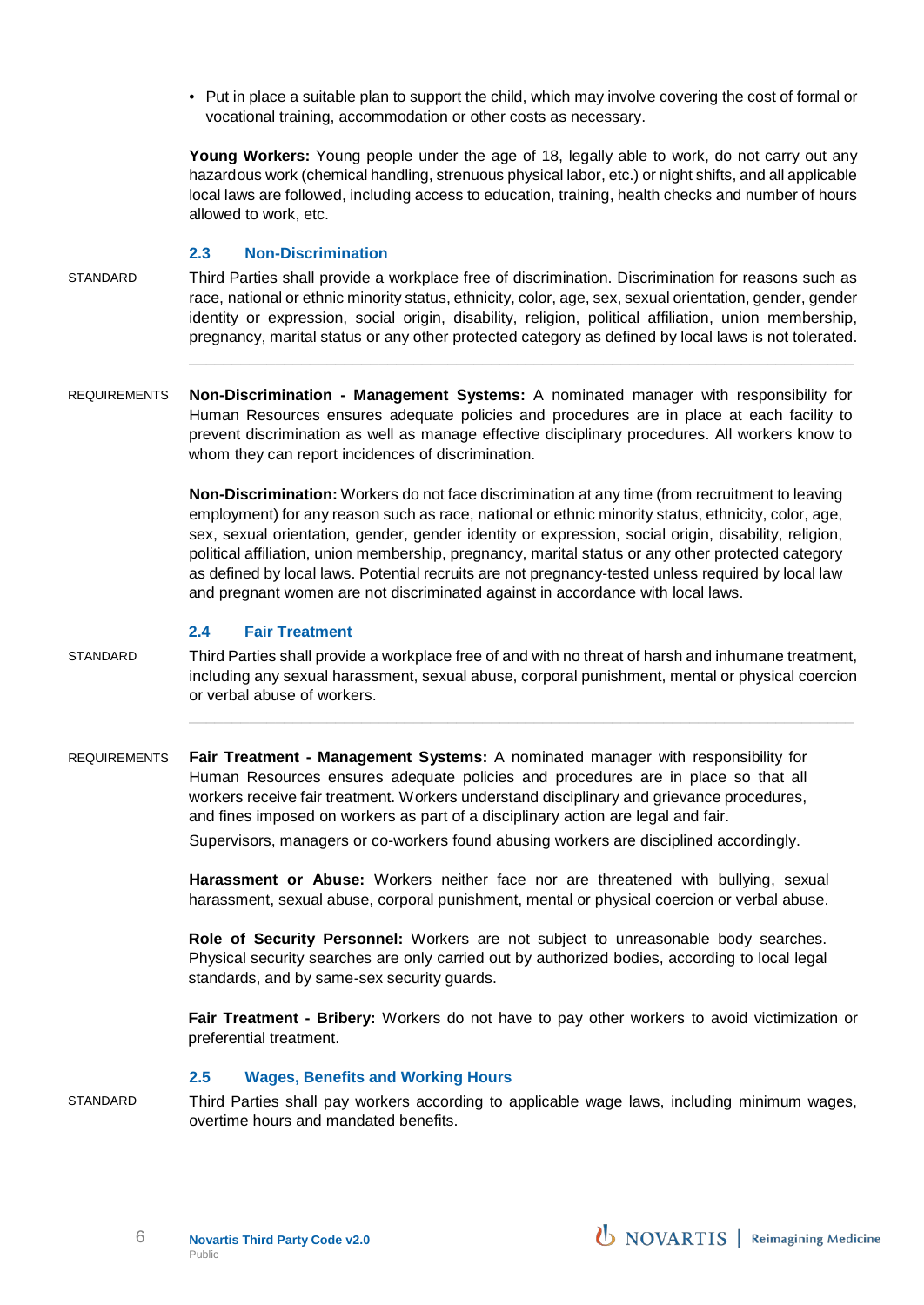Third Parties shall communicate in a timely manner with workers regarding the basis upon which they will be paid. Third Parties are also expected to communicate with the worker whether overtime is required and the wages to be paid for such overtime.

REQUIREMENTS **Wages and Working Hours - Management Systems:** A system is in place to monitor the hours and wages paid to all agency staff on the Third Party site, and complete hours and payroll records are kept for all workers on the Third Party site at all times.

> **Wages:** Workers are not required to do unpaid work. Workers' monthly pay, or piece rate, is at least at local legal minimum wages or industry benchmarks, if higher than local standards, and is paid regularly and in full, in accordance with local laws.

**Overtime - Pay:** Overtime shall be compensated at a premium rate, in accordance with national law or collective agreements, whichever is legally applicable. Where these do not exist, overtime pay shall be no less than 1.25 times regular pay.

**Benefits and Bonuses:** All legally required benefits and bonuses are paid to workers on time and in full.

**Standard Working Hours:** Standard working hours shall not exceed eight hours per day or 48 hours per week (or 56 hours per week on average for shiftwork processes).

**Overtime Hours:** Overtime hours shall not exceed the limits established in national law or under collective agreements, whichever is legally applicable. Where these do not exist, overtime hours shall be limited to the degree necessary to ensure the health and safety of workers. Mandatory overtime within these limits does not constitute forced labor. Overtime outside these limits that is made compulsory by threats of a penalty, except in the case of emergencies, constitutes forced labor, irrespective of the reasons for such overtime.

**Time-off and Breaks:** Workers are given time off and breaks in accordance with local laws. The Third Party should strive to meet ILO standards where these are higher.

**Leave:** Paid sick leave is to be provided separate from vacation days or other holidays, and does not count against vacation or holiday time off. Paid public holidays shall be in accordance with local law. Paid vacation days shall be given in accordance with local law, and the Third Party should strive to meet ILO standards, where these are higher. Paid parental leave (including for mothers, fathers, adoptive parents, or other parents as defined by local law) shall be given in accordance with local law. The Third Party should strive to meet ILO standards or industry benchmarks, where these are higher than local law.

**Communication:** Payment terms are communicated to workers before they start and are confirmed in writing. Workers receive written pay slips. All workers must have a written contract in a language they understand (this requirement includes all terms of employment and not only wages and benefits).

**Deductions:** Deductions for disciplinary issues, lateness and absence are only taken in accordance with local laws.

#### **2.6 Freedom of Association and Collective Bargaining**

STANDARD Open communication and direct engagement with workers to resolve workplace and compensation issues are encouraged.

> Third Parties shall respect the rights of workers, as set forth in local laws, to freely form or not form, to join or not join, labor unions, seek representation and join workers' councils. Workers shall be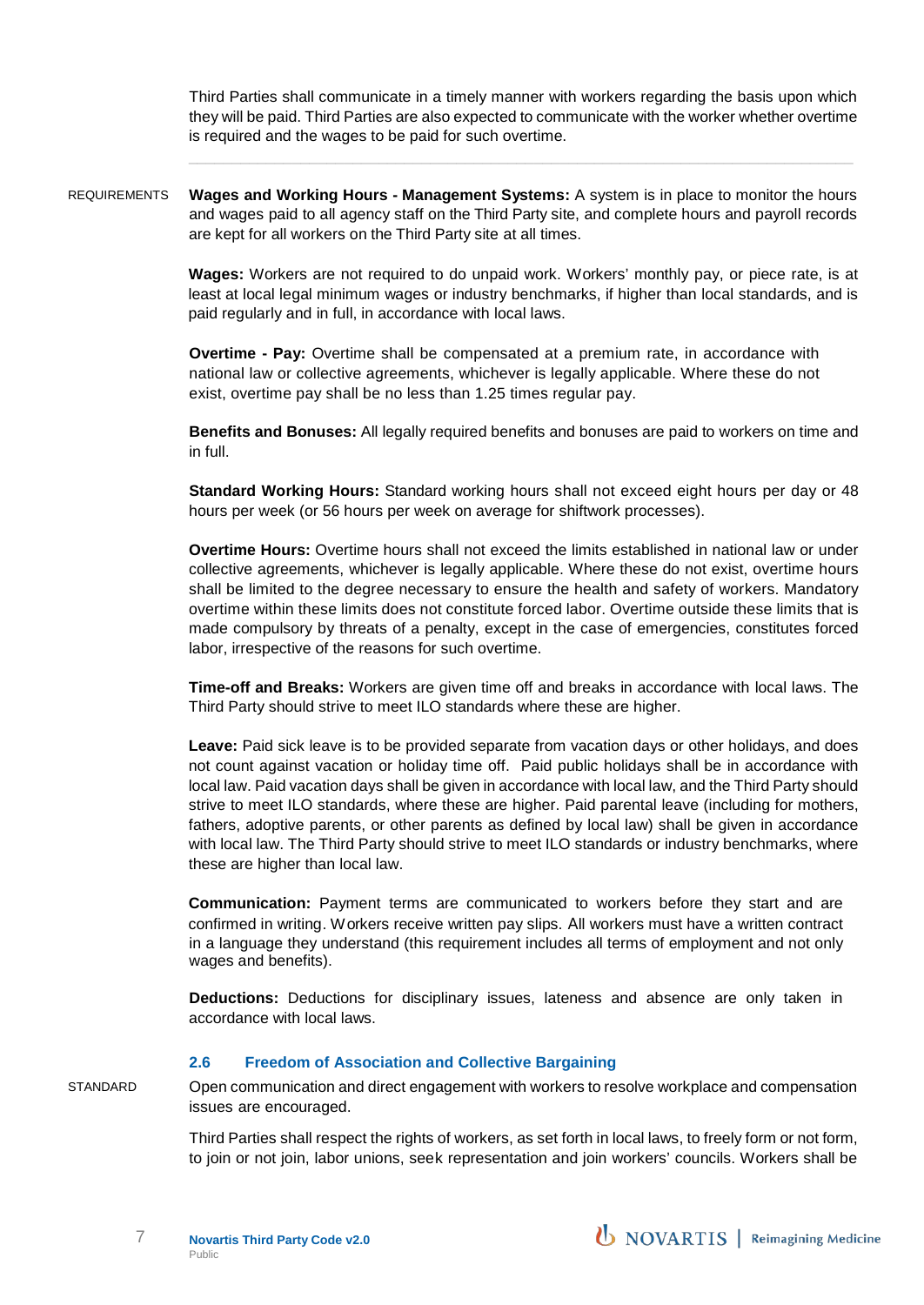able to communicate openly with management regarding working conditions without threat of reprisal, intimidation or harassment.

REQUIREMENTS **Collective Bargaining:** Workers are able to bargain collectively and understand how to raise issues if they wish. Where collective agreements are in place, they are communicated to all workers in a language they can understand.

> **Trade Union/Worker Representation Rights:** Workers are freely able to form or not form, to join or not join, a trade union or worker committee without fear of reprisal or discrimination. Worker representatives are granted reasonable time and access to facilities, such as meeting rooms, to carry out their role, in accordance with local laws.

**Parallel Means:** Where local laws restrict trade unions, workers are able to form worker committees, if they so choose.

## **Health and Safety and Environmental Sustainability**

Given the breadth, complexity and size of the Novartis supply chain, the standards outlined in sections 3 and 4 for Health, Safety and Environmental Sustainability (HSE) provide Third Parties with basic standards and concepts that Novartis expects adherence to throughout its supply chain.

Novartis expects each Third Party to understand the applicable HSE standards for its specific products or services and to augment these standards with the additional product/service-specific standards as necessary. The effectiveness of the protection needs to be verified by trained and experienced or certified subject matter experts.

## **3 Health and Safety**

Third Parties shall comply with all applicable health and safety laws and regulations by providing a safe and healthy working environment and, if applicable, safe and healthy company living quarters. The health and safety elements include:

#### **3.1 Hazard Information**

STANDARD Third Parties shall have programs and systems in place to provide workers with safety information relating to hazardous materials and education to protect them from potential hazards. Hazardous materials can include but are not limited to raw materials, isolated intermediates, products, solvents, cleaning agents and wastes.

#### **3.2 Risks and Process Safety**

STANDARD Third Parties shall have systems and programs in place to identify both occupational and process hazards as well as potential impacts on surrounding communities. They should quantify such hazards, define the risk levels appropriately and have programs and systems in place to prevent or mitigate these risks (e.g. catastrophic releases of chemicals, fumes, dust).

#### **3.3 Worker Protection**

STANDARD Third Parties shall have systems and processes in place to protect workers from exposure to chemical, biological and physical hazards (including physically demanding tasks) in the workplace and company-provided living quarters.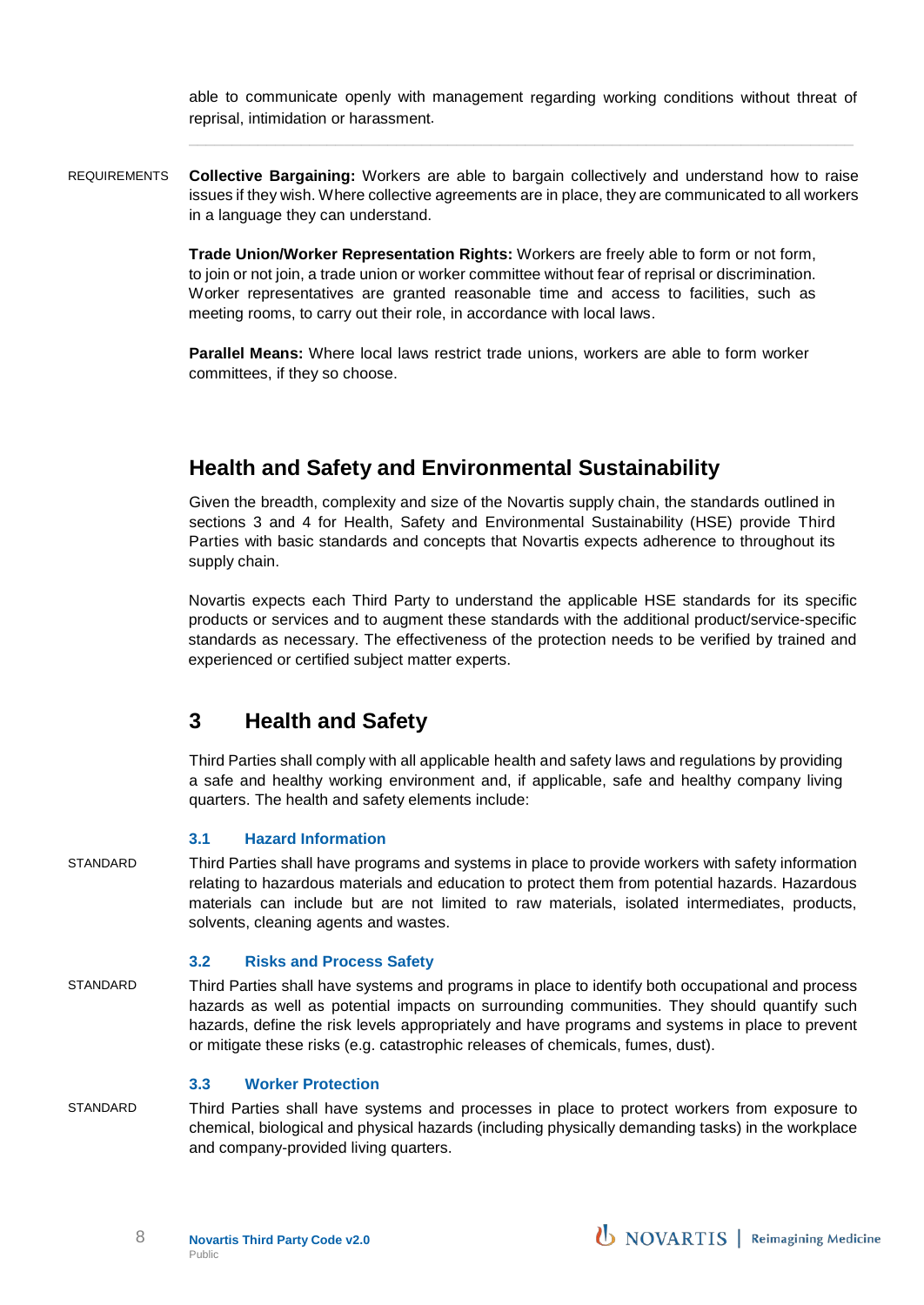#### **3.4 Emergency Preparedness and Response**

STANDARD Third parties shall develop and distribute emergency plans across their facilities and companyprovided living quarters and surrounding communities. Third Parties should minimize the potential impact of any emergency by implementing suitable emergency plans and response procedures.

#### **4 Environmental Sustainability**

Third Parties shall comply with all applicable environmental laws and regulations. They are expected to act beyond legal compliance and actively minimize the environmental impact of their activities and products over their lifecycle, specifically:

#### **4.1 Environmental Targets and Sustainability Performance**

- STANDARD Our ambition is to be a catalyst for change and the leader in environmental sustainability. We shall drive sustainability through our own operations and ultimately across our value chain to become carbon neutral, plastic neutral and water sustainable, before the end of 2030. It is expected that Third Parties actively contribute and support us to achieve our ambitious environmental targets through collaboration with us and implementation of environmental improvement opportunities.
- STANDARD We expect our Third Parties to set sustainability goals and targets linked to issues material to their industry, and we encourage those that make a commitment to improve and invest in these areas as well as being transparent about their environmental practices and performance. It is expected that Third Parties demonstrate progress towards those targets and participate in assessments that baseline and monitor their sustainability performance.
- STANDARD We expect our Third Parties to engage with their suppliers to actively minimize the environmental impact of their supply chain.

#### **4.2 Environmental Authorizations**

STANDARD Third Parties shall have processes and systems to conform with applicable environmental laws and regulations. Required environmental permits, licenses, information registrations and restrictions shall be obtained, and their operational and reporting requirements followed.

#### **4.3 Waste and Emissions**

- STANDARD Third Parties shall have processes and systems in place to ensure the safe handling, movement, storage, recycling, reuse, or management of waste. Any generation and disposal of waste, emissions to air and discharges to water, with the potential to adversely impact human health or the livelihoods or way of life of surrounding communities or the environment (giving priority to Active Pharmaceutical Ingredients) shall be appropriately minimized, properly managed, controlled and/or treated prior to release into the environment.
- STANDARD Third Parties who manufacture or formulate Active Pharmaceutical Ingredients (APIs) have to demonstrate safe discharge levels for releases to the aquatic environment and conform to the AMR Industry Alliance Manufacturing Framework (further details and information under [https://www.amrindustryalliance.org/](https://www.amrindustryalliance.org/)))

#### **4.4 Spills and Releases**

.

STANDARD Third Parties shall have processes and systems in place to prevent and mitigate accidental and diffusive spills and releases to the environment. They shall remedy any impacts that are caused.

#### **4.5 Sustainability and Efficiency of Resources**

STANDARD Third Parties shall have processes and systems in place to strive for a positive effect on climate, by reducing their carbon footprint, waste and water usage and making efficient use of natural resources. As members of society, we have to protect the environment for future generations.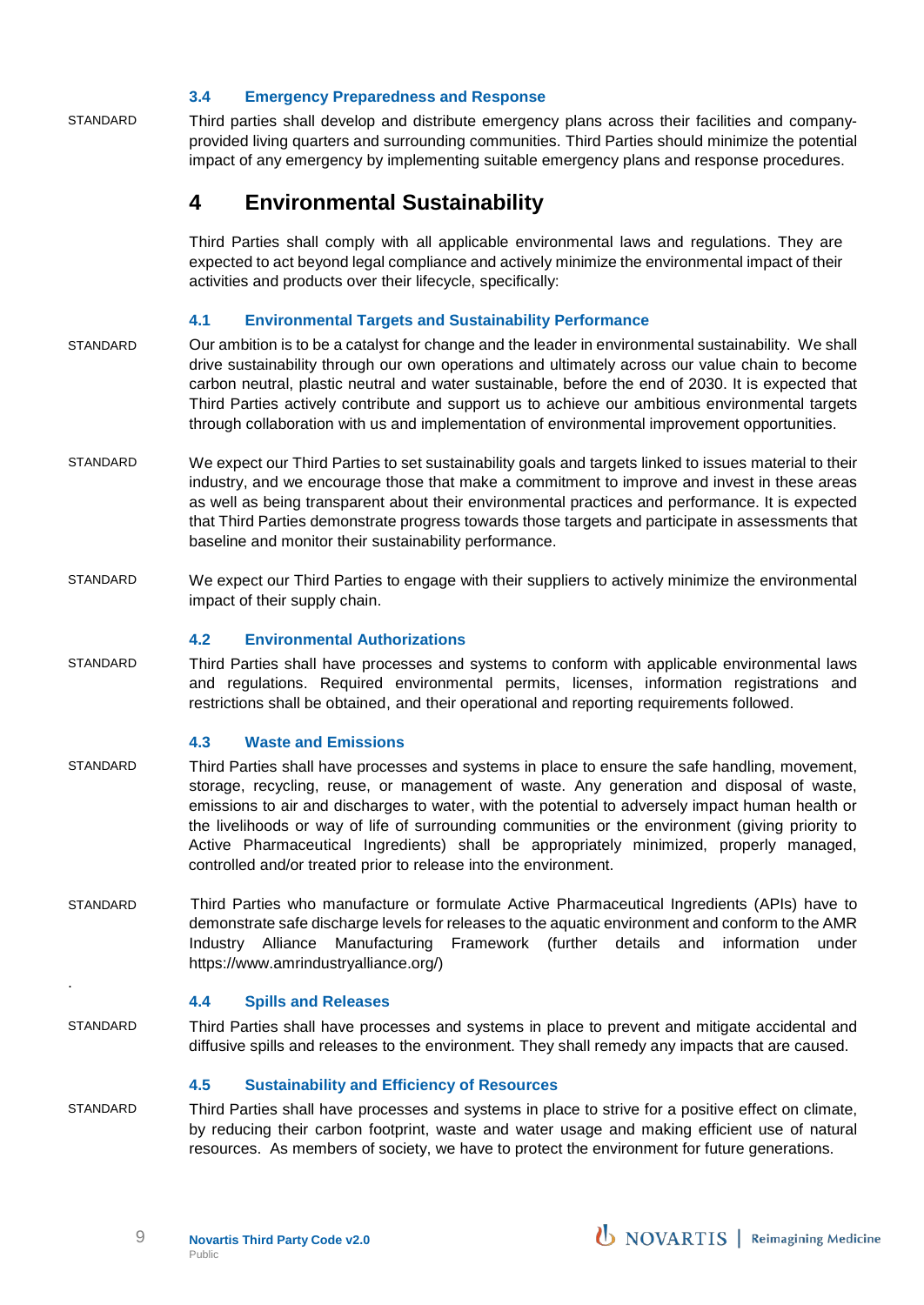Where surrounding communities rely on ecosystem services for their sustenance or livelihoods, Third Parties shall ensure that their use of natural resources does not adversely impact community members' rights to water and an adequate standard of living and they shall remedy any impacts that are caused.

## **5 Animal Welfare**

- STANDARD Animals shall be treated respectfully, with pain and stress minimized. Animal testing should be performed after consideration to replace animals, reduce the numbers of animals used or refine procedures to minimize distress. Alternatives should be used wherever scientifically valid and acceptable to regulators.
- REQUIREMENTS Novartis is committed to globally achieving high standards of Animal Welfare whenever animals are involved in a Novartis study or procedure. The Novartis Animal Welfare Standard applies to all internal and Novartis external animal studies. It corresponds with the US regulations, namely the AW Act (USC 7; 1966) and Regulations, and the US Guides for the Care and Use of Laboratory and Agricultural Animals (including all vertebrates). More stringent criteria apply for Non-Human Primates.

Third Parties are required to comply with all applicable local and national laws and regulations relating to Animal Welfare. In addition, they are required to comply with the following key principles, which embody the Third Party requirements of the Novartis Animal Welfare Policy (where local/national laws and regulations impose stricter requirements, the stricter requirements shall be followed):

- The welfare of animals is of primary concern.
- The 3Rs (Replace, Reduce, Refine) are applied.
- Studies are carried out by well-trained, competent and experienced personnel.
- Finished cosmetics and their ingredients will not be tested on animals.
- Only animals specifically bred for research purposes are purchased and used, except for some farm animals, companion animals used in clinical studies and fish.
- Animals are treated respectfully and cared for in accordance with the particular needs of the given species and individual, as defined by current veterinary care and practice guidelines for animals used in experiments.
- Animals experience the minimum amount of discomfort, distress or pain and appropriate methods for sedation, analgesia or anesthesia are utilized whenever possible.
- Particular care and attention is paid to the transportation of animals, including use of appropriate and adequate devices and/or facilities for transport in accordance with applicable guidelines and legal requirements.
- The principles and requirements apply to Novartis-initiated studies performed at Third Party facilities (e.g. contract research organizations, universities and other companies).

## **6 Anti-Bribery and Fair Competition**

#### **6.1 Anti-Bribery**

STANDARD Third Parties shall not bribe any public official or private person and shall not accept any bribes. No intermediaries, such as agents, advisers, distributors or any other business partners, shall be used to commit acts of bribery.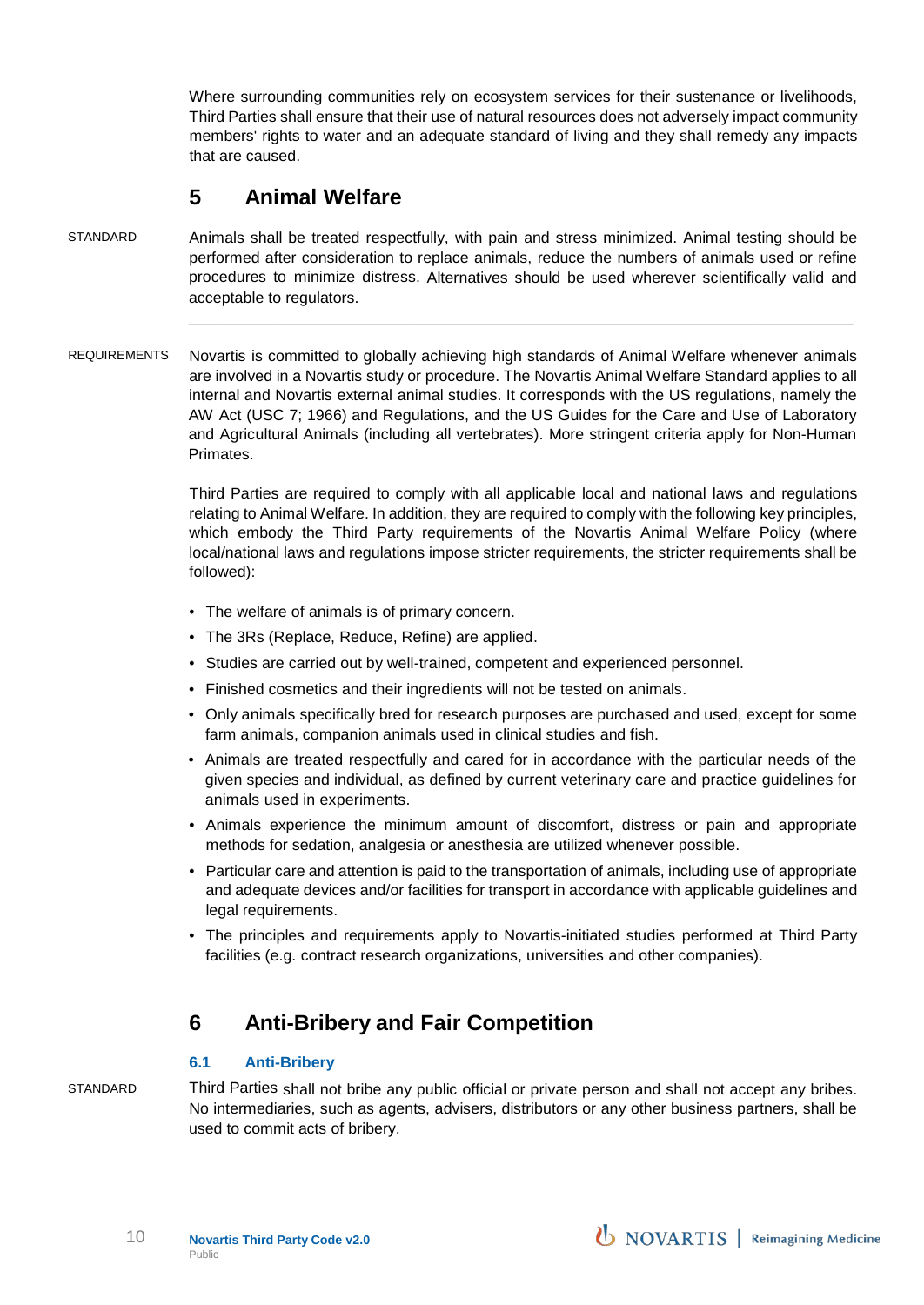Third Parties shall comply with applicable laws and regulations and industry standards related to anti-corruption.

REQUIREMENTS **Facilitation Payments:** Novartis prohibits any facilitation payments being made in the context of any Novartis business.

> **Gifts, Hospitality and Entertainment:** Gifts, hospitality and entertainment will not be given, offered or promised to be given to receive anything of value for the purpose of improperly influencing any decisions concerning the Third Party and/or Novartis. The Third Party will not use other third parties to commit acts of bribery or corruption. Gifts, hospitality and entertainment are modest, reasonable and infrequent, so far as any individual recipient is concerned. However, no gifts of any kind including personal gifts or promotional aids, etc., whether branded or unbranded, can be provided to HCPs or their family members. This includes payments in cash or cash equivalents (such as gift certificates).

**Grants, Donations and Sponsorship:** Grants and donations are only given if the Third Party and/or Novartis do not receive, and are not to be perceived to receive, any tangible consideration in return. Grants and donations must never reward, or be perceived to reward, any tangible consideration. Sponsorship is not to be used (or perceived to be used) to receive an improper commercial advantage in return. Sponsorship must never reward (or be perceived to reward) an improper commercial advantage.

**Political Contributions:** If the Third Party chooses to make political contributions, they must be made in compliance with all applicable laws, regulations and industry codes and standards, and must not be made with the expectation of direct or immediate return for the Third Party or Novartis.

**Lobbying:** Lobbying is not to be misused for any corrupt or illegal purposes, or to improperly influence any decision.

**Public Officials:** Any relationship between the Third Party and public officials is in strict compliance with the rules and regulations to which they are subject (i.e. any applicable rules or regulations in the particular country relating to public officials or that have been imposed by their employer). Any benefit conveyed to a public official is fully transparent, properly documented and accounted for.

#### **6.2 Fair Competition**

STANDARD Third Parties shall conduct their business consistent with fair competition. They shall employ fair business practices, including accurate and truthful advertising.

Third Parties shall comply with all fair competition and antitrust laws and regulations.

### **7 Data Privacy and Information Protection**

STANDARD Third Parties shall establish and maintain adequate personal data and information security protection for the information that they, and any third parties acting on their behalf, process.

> Third Parties shall operate in a manner that is consistent with applicable data protection/privacy laws and aligned with industry standards for the protection and security of all information, including Personal Information.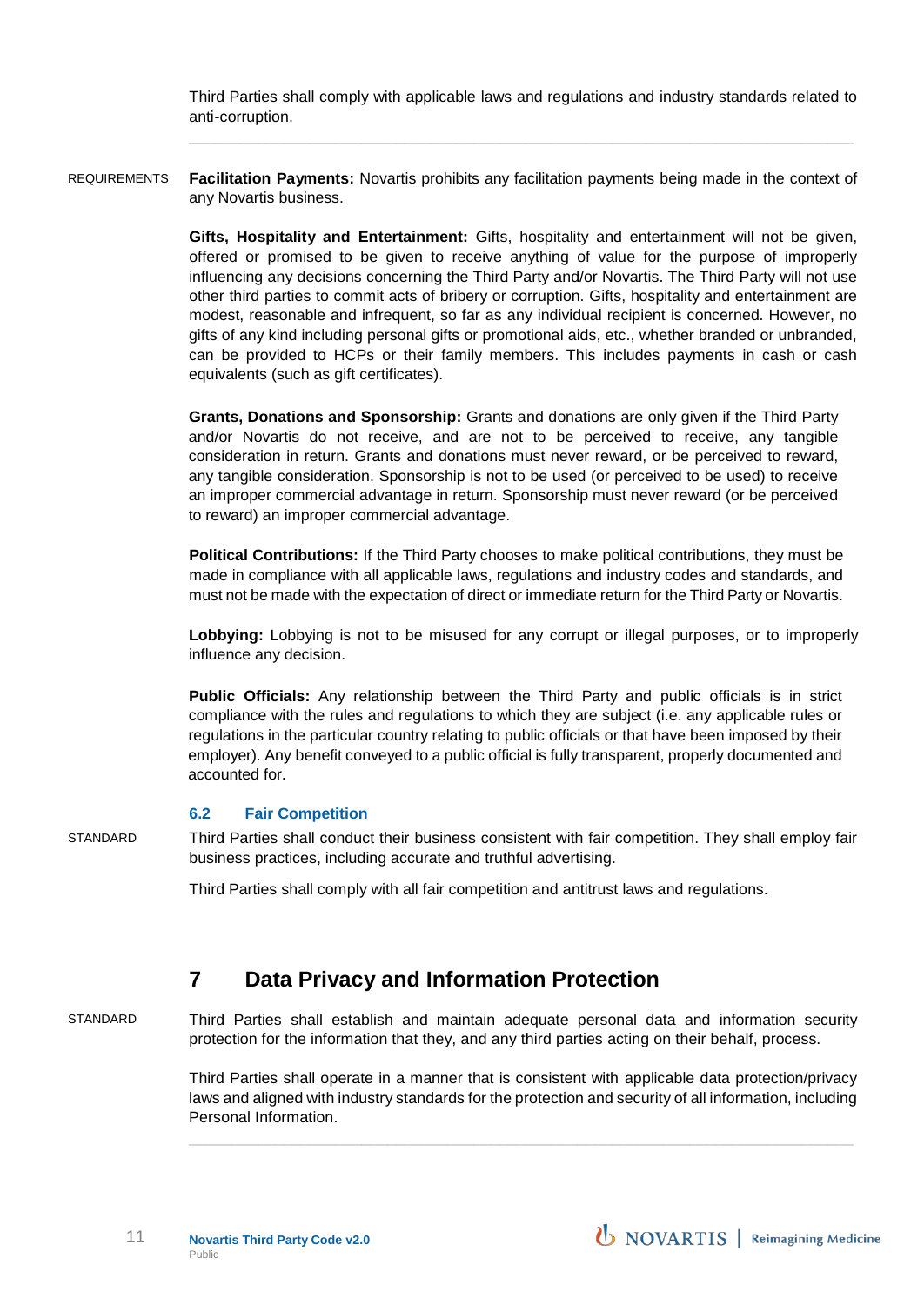REQUIREMENTS **Proper Protection of Personal Information:** Third Parties shall have the proper organizational structure, processes and procedures to ensure the protection, confidentiality, integrity and availability of information against accidental, unauthorized or unlawful loss, destruction, alteration, disclosure, use or access.

> **Proper Security Measures:** Third Parties must have adequate policies and procedures in place, which address technical and organizational security, and take reasonable steps to stay current and to confirm on a periodic basis, compliance with those. Such policies and procedures must include for Suppliers only, at minimum, the Minimum Information Security Controls for Suppliers, available at: [\(https://www.novartis.com/our-company/corporate-responsibility/reporting](https://www.novartis.com/our-company/corporate-responsibility/reporting-disclosure/codes-policies-guidelines)[disclosure/codes-policies-guidelines\)](https://www.novartis.com/our-company/corporate-responsibility/reporting-disclosure/codes-policies-guidelines).

**Compliance with Cross-Border Transfer Restrictions:** Third Parties must have adequate safeguards, rules and procedures to ensure that they remain in compliance with all applicable laws that govern cross-border data transmissions, where applicable.

**Data and/or Information Breach Notification**: Third Parties shall notify Novartis for any suspected or actual data breach concerning the services/deliverables/goods provided. Third Parties shall appropriately assist Novartis in any investigations in response to a data or information breach.

## **8 Responsible Minerals**

STANDARD Third Parties shall support Novartis commitment to seek to identify, reduce and, where possible, eliminate the use of certain minerals known as 3TG that have been identified as included in Novartis products and that have been determined to have directly or indirectly financed or benefitted armed groups in the Democratic Republic of Congo (DRC) or its adjoining countries.

#### REQUIREMENTS Third Parties shall:

• Help identify the source of 3TGs in products, components or materials supplied to Novartis by Third Parties (including the smelter or refiner where such 3TGs were processed and the country of origin of the 3TGs where possible through reasonable means)

 $\mathcal{L}_\text{max}$  , and the contribution of the contribution of the contribution of the contribution of the contribution of the contribution of the contribution of the contribution of the contribution of the contribution of t

- Cooperate with Novartis in its due diligence process and in responding to its requests for information relating to minerals used in our products
- Provide, upon request, reasonable evidence of the Third Party's performance of similar due diligence with respect to any of their suppliers or sub-contractors involved in the production of the materials or products supplied to Novartis or any components of those materials or products
- Work with Novartis to assess opportunities for alternative sources where 3TG responsible minerals are identified.

## **9 Quality (Good Manufacturing Practices)**

STANDARD Third Parties shall ensure that they are providing materials, products and services that comply with applicable laws, regulations, health authority standards, industry guidance and any additional customer requirements.

> Third Parties shall, where applicable, abide by the Quality Contract in place governing Good Manufacturing Practices (GMP) activity, expectations and requirements.

REQUIREMENTS Third Parties that are subject to GMP requirements shall:

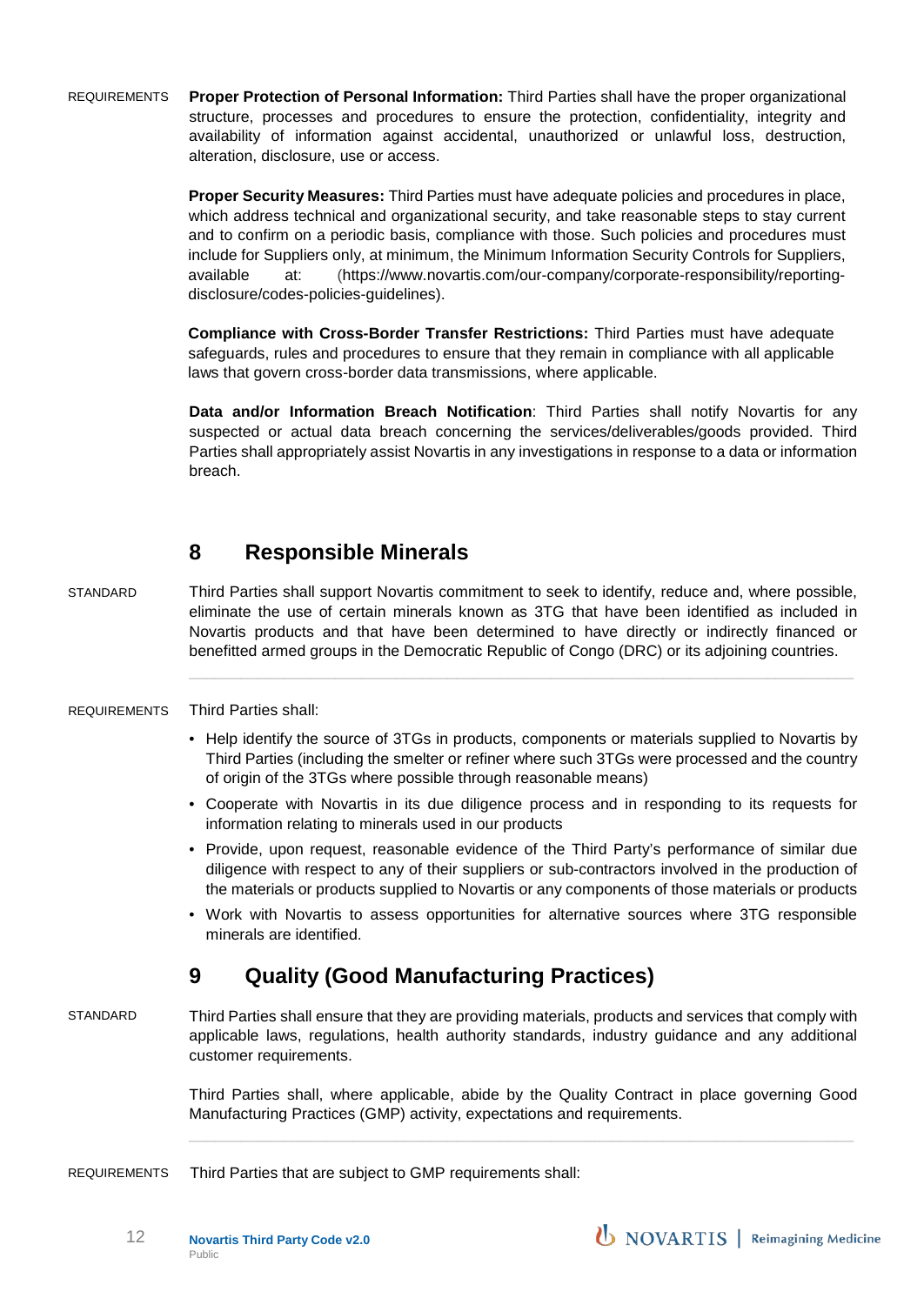- Hold and maintain the necessary manufacturing licenses, permits and registrations (or comparable authorizations) in respect of the materials, products and/or services supplied to Novartis and for the relevant facility issued by relevant regulatory authorities
- Ensure that all data relevant for any activities conducted to provide materials, products and/or services to Novartis, is accurate, controlled, safe from manipulation or loss and compliant with all health authority standards and industry expectations for data integrity
- Take measures to ensure security and integrity of the supply chain, including but not limited to measures for anti-tampering, anti-counterfeiting and product serialization requirements, etc.
- Cooperate with Novartis in implementing new or changed health authority standards or expectations in time for regulatory implementation.

### **10 Trade Sanctions and Exports Control**

STANDARD Third Parties shall identify and comply with applicable trade sanctions and export control laws, including but not limited to US, EU and Swiss trade sanctions laws. Novartis does not engage with persons or companies that have been placed by governments on sanctioned party lists.

#### REQUIREMENTS Third Parties shall:

- Confirm that neither they nor their affiliated companies, shareholders or directors have been previously, or are currently, placed on one of the following restricted parties lists: the U.S. List of Specially Designated Nationals ("SDNs") and Blocked Persons, maintained by the U.S. Treasury Department Office of Foreign Assets Control; the Debarred List and non-proliferation sanctions lists maintained by the U.S. State Department; the EU Consolidated List of Designated Parties; and the Sanctions Embargoes List of Switzerland;
- Confirm they are not currently owned 50% or more, individually or in the aggregate, by one or more SDNs;
- Shall immediately inform Novartis by email (using the mail address: nto trade.sanctions@novartis.com) if during the course of dealings with Novartis: (i) they, their affiliated companies, shareholders or directors are placed on one of the restricted parties lists referenced above; or (ii) they become owned 50% or more, individually or in the aggregate, by one or more SDNs.

## **11 Identification of Concerns**

STANDARD All workers should be encouraged to report concerns or illegal activities in the workplace, without threat of reprisal, intimidation or harassment. Third Parties shall investigate and take corrective action, if needed.

> All workers may also report any concerns about work being done on behalf of Novartis to our SpeakUp office through a [web-based platform](http://www.speakupnovartis.ethicspoint.com/) or by e-mail to: [speakup@novartis.com](mailto:speakup@novartis.com)

## **12 Management Systems**

Third Parties shall use management systems to facilitate continual improvement and compliance with these standards. Elements of the management systems include: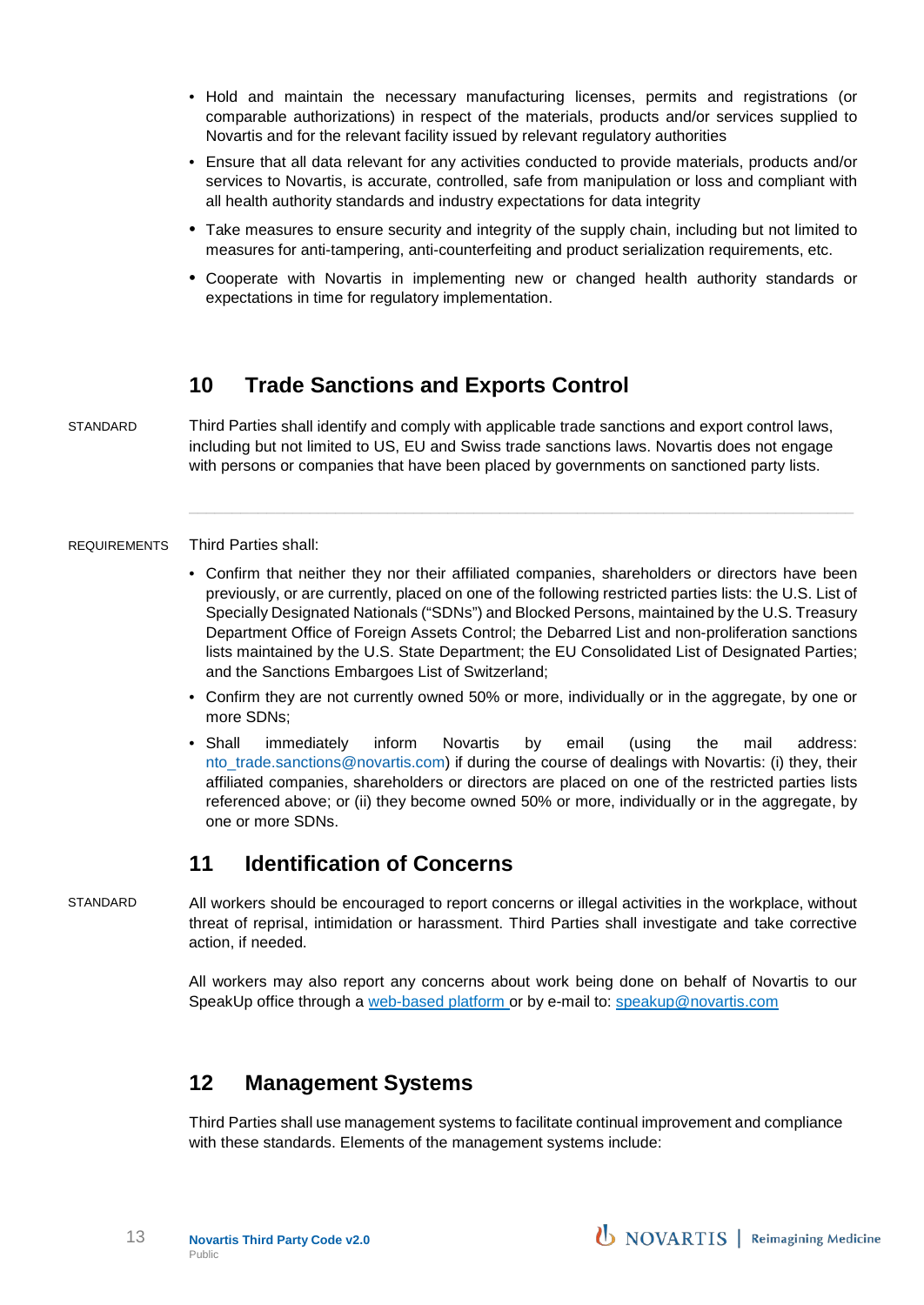#### **12.1 Commitment and Accountability**

STANDARD Third Parties shall demonstrate commitment to the concepts described in this document by allocating appropriate resources.

#### **12.2 Legal and Customer Requirements**

STANDARD Third Parties shall identify and comply with applicable laws, regulations, standards and relevant customer requirements.

#### **12.3 Risk Management**

STANDARD Third Parties shall have mechanisms to determine and manage risk in all areas addressed by this document.

#### **12.4 Third Party Relationships**

STANDARD Third Parties do not sub-contract or otherwise engage with third parties on behalf of Novartis or represent Novartis to third parties, without the prior written consent of Novartis. Similarly, there is no assignment of the contract, without prior written consent of Novartis.

#### **12.5 Audit Right**

STANDARD Novartis may audit (or engage a third party to audit on their behalf) the Third Party at any time upon reasonable prior notice, to ensure its compliance with the standards in the Third Party Code, and to confirm all payments made by Novartis and to third parties on behalf of Novartis. Supplemental audit provisions may also apply as agreed between the parties.

#### **12.6 Documentation**

- STANDARD Third Parties shall maintain documentation necessary to demonstrate conformance with these standards and compliance with applicable regulations.
- REQUIREMENTS Third Parties shall prepare and maintain books and records that document accurately and in reasonable detail all matters related to business with Novartis, accounting for all payments (including gifts, hospitality and entertainment, or anything else of value) made on behalf of Novartis, or out of funds provided by Novartis.

"Off-the-books" accounts and false or deceptive entries in the Third Party's books and records are prohibited. All financial transactions must be documented, regularly reviewed and properly accounted for. A copy of this accounting is available to Novartis upon request.

Third Parties shall ensure that all relevant internal financial controls and approval procedures are followed and that the retention and archive of books and records is consistent with the Third Party's own standards and tax and other applicable laws and regulations. More specific record retention requirements may be agreed between the parties.

#### **12.7 Training and Competency**

STANDARD Third Parties shall educate their employees to make ethical decisions in compliance with laws, regulations and contract requirements. If requested by the Third Party, Novartis has the right to train.

#### **12.8 Continual Improvement**

STANDARD Third Parties are expected to continually improve by setting performance objectives, executing implementation plans and taking necessary corrective actions for deficiencies identified by internal or external assessments, audits, inspections and management reviews.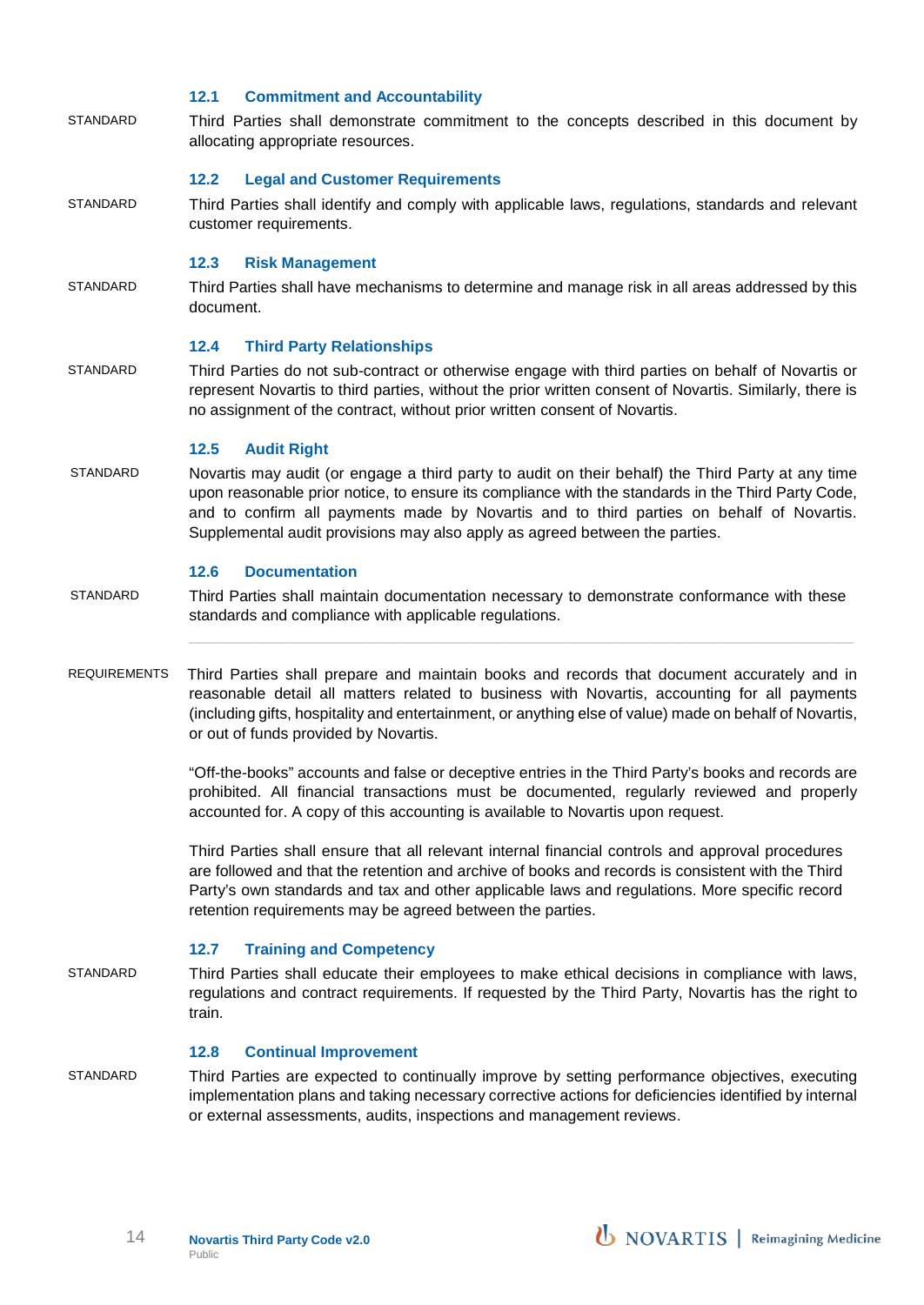#### **12.9 Business Continuity Management**

STANDARD Third Parties should consider having Business Continuity measures in place for products and services being provided to Novartis, in the case of a disruptive incident.

## **Acknowledgement**

The Third Party acknowledges that their engagement is not used by Novartis to create an incentive or reward for prescribing Novartis products or to secure any improper business advantage for Novartis.

## **Disclaimer**

Novartis may, in its sole discretion, provide guidance, documents, information, advice, best practice sharing, know-how, insights and/or examples ("**Guidance**") to the Third Party for the purpose of its compliance with this Third Party Code. The Third Party acknowledges and agrees that any such Guidance is provided by Novartis for information purposes only and is not a substitute for professional advice and/or compliance with applicable legal requirements. The Third Party places reliance on Novartis Guidance at its own risk and any consequences of decisions relating to, or the implementation of, such Guidance are the sole responsibility of the Third Party. Novartis does not warrant and makes no representations as to the accuracy or completeness of such Guidance and will not be held responsible by any person, including the Third Party, in any manner whatsoever, for any consequences of the Third Party's reliance on or implementation of such Guidance.

**U** NOVARTIS | Reimagining Medicine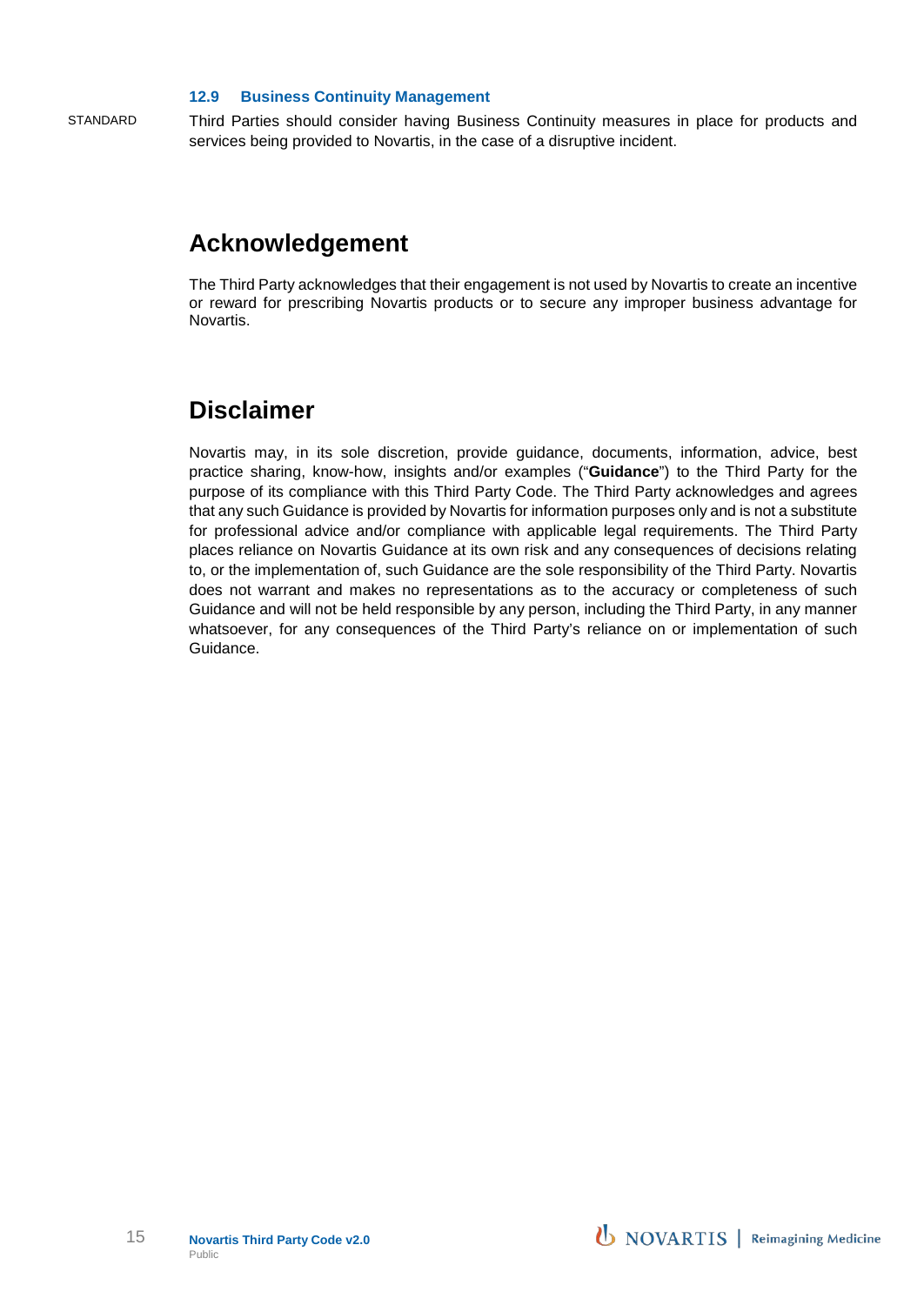## **Glossary of Terms**

**3TG:** Tin (Cassiterite), Tantalum (Coltan, Columbite-Tantalite), Tungsten (Wolframite) and Gold as defined in the 2010 Dodd-Frank Act, Section 1502.

#### **Data Protection Laws/Legislation**:

- a. The General Data Protection Regulation (2016/679)
- b. All other existing or new applicable laws/regulations relating to or impacting on the processing of Personal Data of a data subject and/or its privacy.

**Donation:** Benefit granted by Novartis to legitimate organizations for an altruistic and specified purpose, where Novartis does not expect (and there is no agreement or intention) to receive any benefit, consideration or service in return.

**Grant:** Independently requested contribution conveyed to a legitimate organization for a specified purpose without expectation, agreement or intent to receive any tangible benefit (a measurable or quantifiable and objective benefit).

**GMP (Good Manufacturing Practices):** System for ensuring that medicinal products are consistently produced and controlled to the quality standards appropriate to their intended use and as required by the product specification.

**Healthcare Professional (HCP):** Any member, student, or researcher of the medical, dental, optometry, opticianry, pharmacy or nursing profession, or any other persons, social workers, clinical psychologists, formulary committee members and pharmacy & therapeutics (P&T) committee members, who in the course of his or her professional activities provides medical services and may prescribe, order, dispense, recommend, purchase, supply, administer, lease, or use pharmaceutical products and/or medical technologies, and all members of their office staff.

**Human Trafficking:** The transporting, harboring, recruiting, transferring or receiving of persons by means of threat, force, coercion, abduction or fraud, for labor or services.

**Light Work:** ILO Conventions include the concept of "light work", i.e. children below 15 years of age can perform non-hazardous light work for a limited number of hours per week as long as it does not interfere with their schooling (i.e. 13-15 year olds in developed countries and 12-14 year olds in less developed countries).

#### **Personal Data/Personal Information**:

- a. Any information relating to an identified or identifiable person, including without limitation electronic data and paper-based files that contain information such as name, home address, office address, e-mail address, age, gender, family information, profession, education, professional affiliations or salary
- b. Non-public personal information, such as national identification number, passport number, social security number, driver's license number
- c. Health or medical information, such as insurance information, medical prognosis or treatment, diagnosis information or genetic information; and including coded clinical trial patient data
- d. Sensitive personal information, such as race, religion, disability, trade union memberships or sexuality
- e. Any data or information that is qualified as Personal Information or Personal Data under the applicable Data Protection Legislation.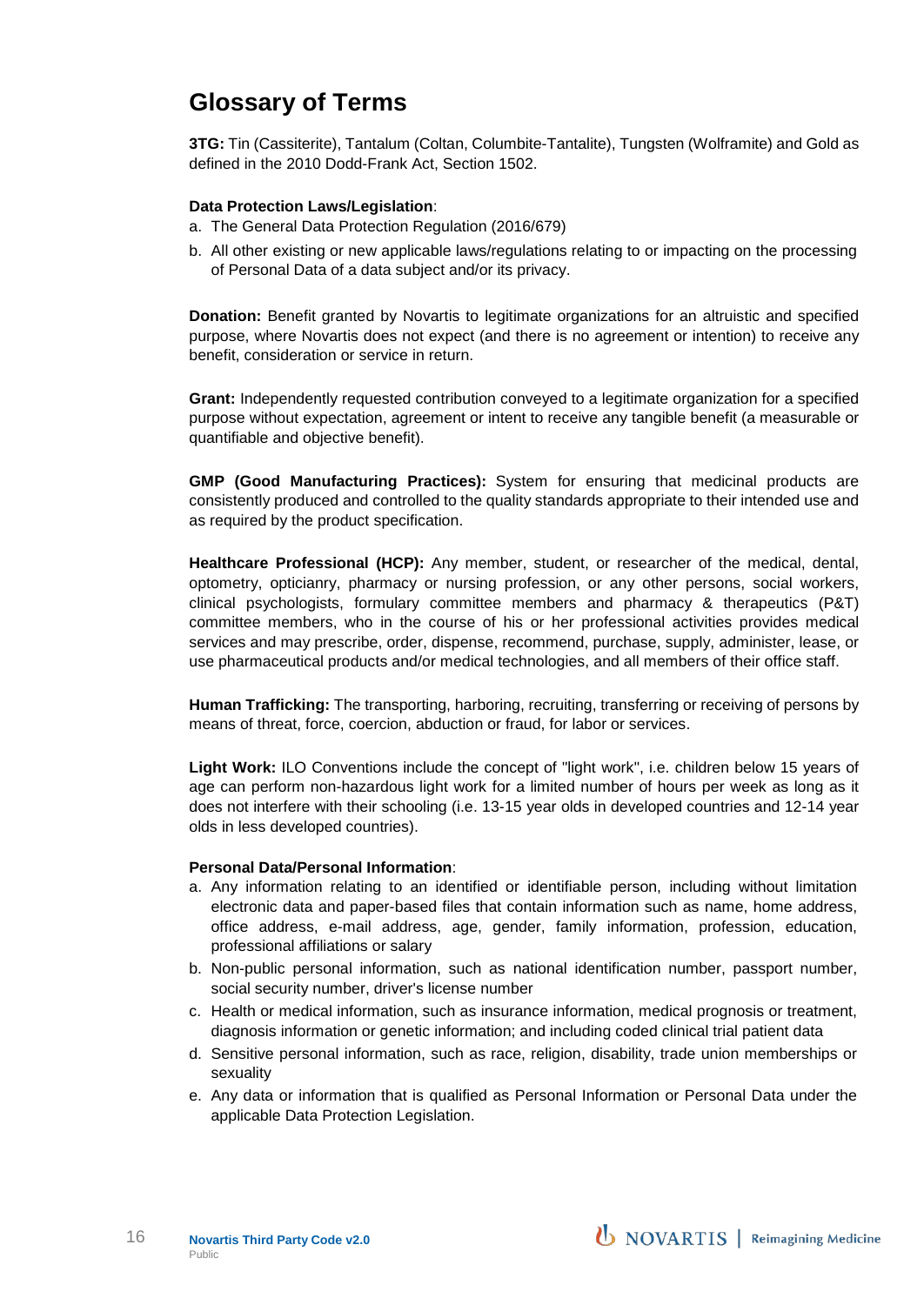**Quality Contract**: A quality contract is a legal agreement that helps to assign the quality assurance responsibilities between the contract giver and contract acceptor for current GMP requirements and compliance, details any specific requirements regarding the product provided via written specifications, establishes the expectations for providing acceptable services, quality processes, analysis and/or products and ensures the agreed upon quality activities between the parties involved are carried out.

**Sponsorship:** Agreement by which Novartis, for the mutual benefit of Novartis and the sponsored party, provides funding to establish an association between the Novartis image, brands or services and a sponsored event, activity or organization.

**Standards:** Collectively, the standards and corresponding requirements set out in this Third Party Code.

**Third Party/Third Parties**: For the purpose of the scope of the Third Party Code, this means the following third parties:

- **Suppliers:** An external natural or legal person/entity outside the Novartis Group from whom Novartis sources goods or services. This includes, for example:
	- i. Contract Manufacturing Organizations (CMOs)
	- ii. Institutions and collaborators carrying out research for or on behalf of Novartis, where Novartis is acting as the sponsor and paying for the research, including collaborators of both Contract Research Organizations (CROs) and Academic Research Organizations (AROs)
	- iii. Third Parties that handle or distribute Novartis products (i.e. logistics services) where the ownership of the products is not transferred to the Third Party service provider
	- iv. HCPs acting as "third parties" only, i.e. where they provide goods or services against a fee for a service beyond their profession as an HCP, such as app developers or commercial/marketing consultants, etc. (otherwise HCPs are out of scope).
- **Business Development & Licensing (BD&L):** Any Third Party with whom a product inlicensing agreement has been contracted with Novartis.
- **Distributors and Wholesalers:** Any Third Party that imports and/or resells for its own business purposes Novartis Products (whether or not they provide promotion services for the specific Novartis Products on behalf of Novartis).

**Worker:** Any employee, director, officer, staff or personnel engaged or employed by a Third Party, including agency workers, whether on a permanent, temporary or casual basis.

**U** NOVARTIS | Reimagining Medicine